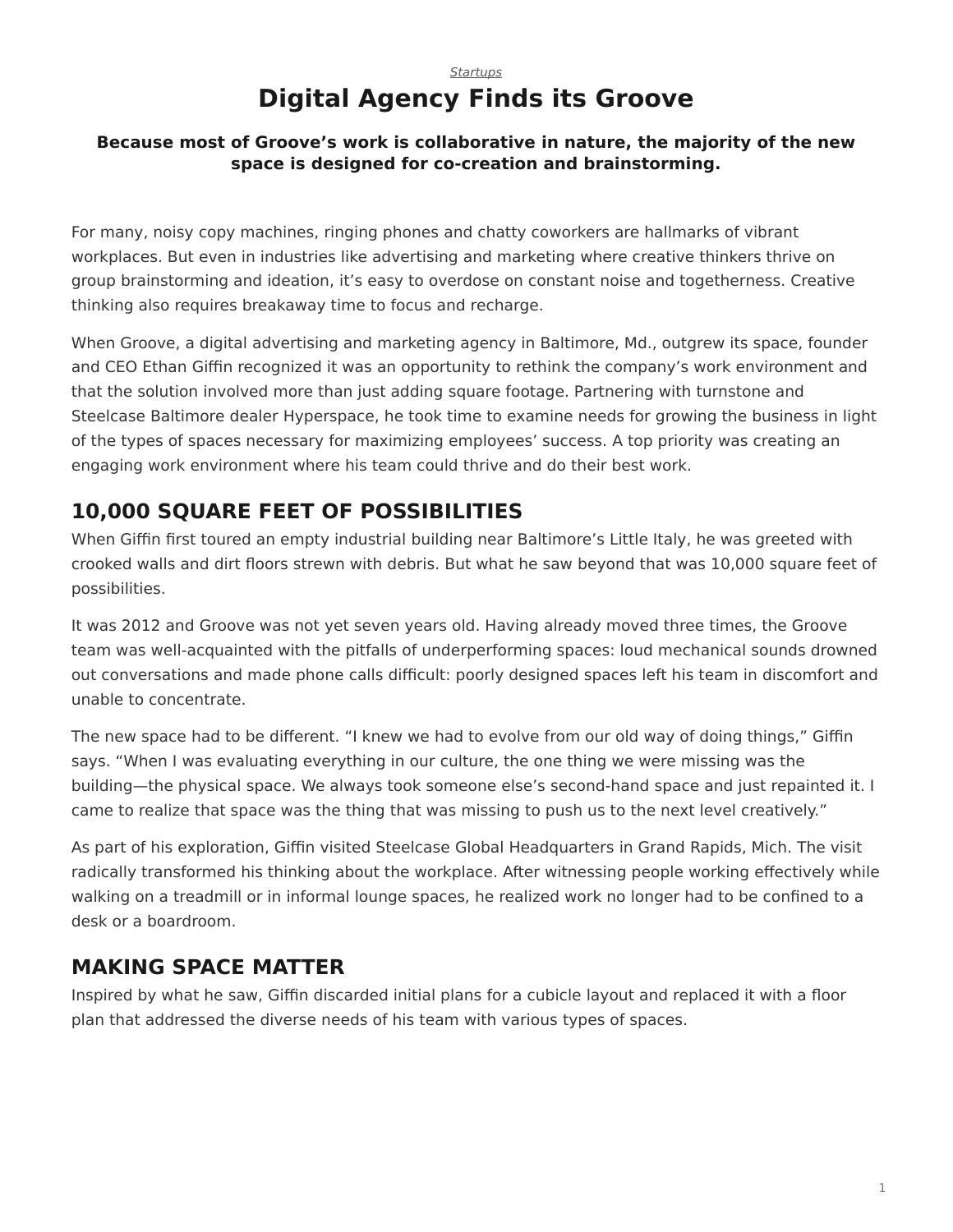Because most of Groove's work is collaborative in nature, the majority of the new space is designed for cocreation and brainstorming. Nicknamed "the pit," this main area is open and collaborative, uniting the team. Employees have assigned desks, but they also have access to a variety of other spaces for collaboration as well as focused work.

For example, they can sneak away to one of Groove's "dens" on the second-floor loft. Open to the pit below, these dens resemble residential living rooms without walls. Their location provides physical separation from the group without being completely closed off. Enclosed conference rooms offer additional getaway options for team members needing uninterrupted time or a quiet place to work. Whether they need to make phone calls, review a performance evaluation or simply hit a deadline, Groove provides employees with ample enclaves for reservation or impromptu use.

Groove's in-house bar not only provides additional areas for collaboration but hits a homerun when it comes to fostering vibrant office culture. With beer on tap, a stage complete with disco ball and enough reclaimed wood for an old-fashioned barn raising, the bar sends a clear message that this team likes to have fun. Groove also offers free lunch each Friday, happy hour after work on Friday afternoons, and movie nights regularly.

Groove reinforces their philosophy of options and control by using a music management system that allows for choosing the genre and volume in seven different areas of the building. For example, the pit may feature rap music, while Beethoven plays in the den, but, ultimately, it's up to the team. Releasing control of environmental factors like this underscores the importance of each individual seeking out the right experience for their tasks.

"The space we have now has elevated our culture. If you look at the excitement of my team and the things we can do, it's not a stretch to say that this space is responsible for solidifying our culture." Giffin says.

### **PRIVATE OFFICES BASED ON WORK**

For Giffin, creating a range of places meant preserving a traditional office for himself and Mack McGee, executive vice president and principal of Groove. Their personal workstyles, the confidential nature of some of their projects and the strategies that they are considering for the future are things that they wanted to keep out of the public eye. Client expectations were another factor in that decision.

"My clients expect me to have a formal office," Giffin notes. "I need space to spread out and my creative work is sometimes more private in nature. I like to think through things alone sometimes and so does Mack."

He also placed the sales team in a separate room with a door so that ringing phones and chatter don't disturb the creative team in the pit below. Although Groove employees actively use headphones to achieve privacy, experience has taught Giffin that headphones alone are not always enough. He realized he could maximize team contributions if individuals could go to a different type of space when they need more privacy.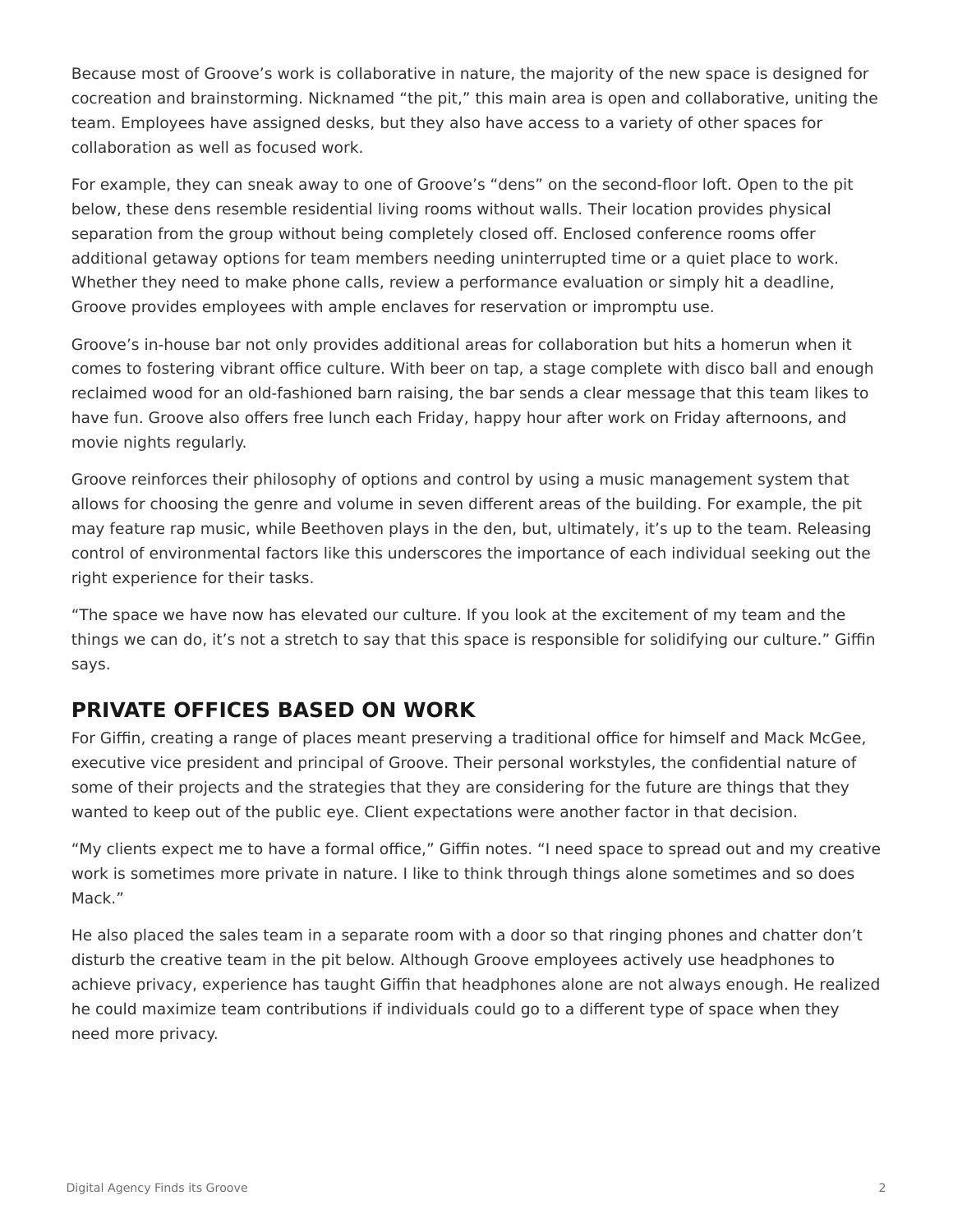**I finally "got it" – work didn't have to include a desk and a computer tower.**

**ETHAN GRIFFIN** | CEO of Groove

## **SPACE AS A PERK AND CATALYST**

Groove's journey has so impacted the way they work that their space is listed as a job perk on their website. And having "the coolest space in Baltimore" is not only good for employees; it's good for business, too.

When it comes to attracting the best in the field, job candidates regularly choose to sign with Groove because they've fallen in love with the space, says Giffin. In fact, he's predicting that, in a matter of years, he won't need to rely on recruiters to hire mid- or high-level employees.

Equally as exciting is the change he's seen in the company's bottom line. Because their old space didn't represent the brand well, Groove did everything they could to deflect business meetings to alternative venues, email or phone calls. That's all changed.

"We have clients and prospects in every week. Bringing people here is a different kind of sell—we create an experience for staff, clients and prospects. Now there's so much traffic, we need a receptionist! And the best part is we're closing 75-80 percent of business when we can get them into our space. They recognize that if we pay this much attention to our work environment, we're going to pay even more attention to their project. They're right."

#### **Featured Products**

| +About Steelcase |  |
|------------------|--|
| +Customer Care   |  |
| +Legal Notices   |  |
| +Follow Us       |  |
| +Contact us      |  |